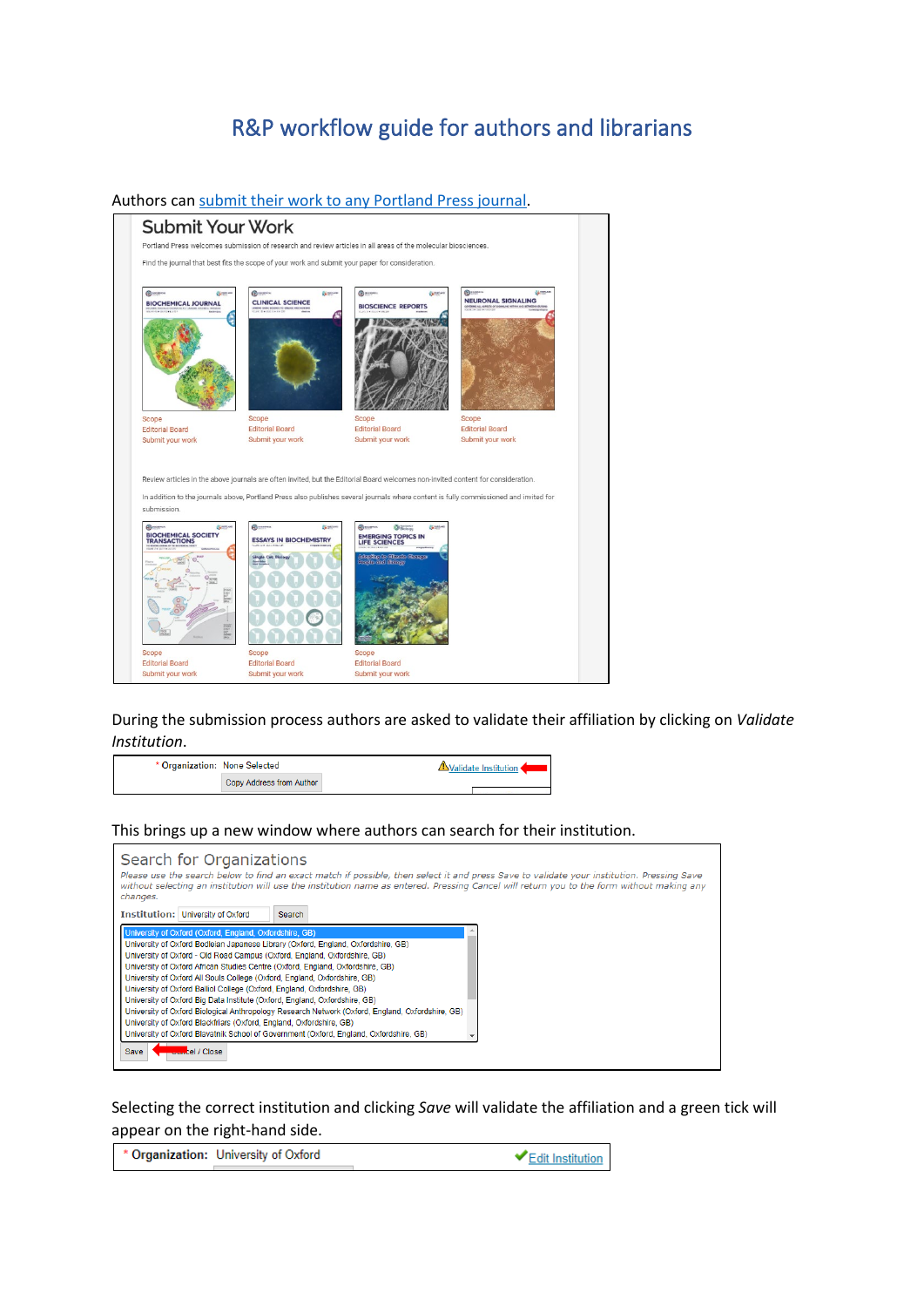Once the author progresses to the *Detailed Information* tab of the submission form the system will check the author's affiliation against the list of institutional agreements in RightsLink. If the institution holds an active R&P agreement with Portland Press the author will be made aware of this immediately.



During subsequent revisions our editorial system will keep checking and notify the author of any changes to their eligibility (e.g. if the initial R&P agreement expired or a new institution signed up and an author's paper thus became eligible during the review/revision process).

Furthermore, e-mail correspondences with the author at submission, revision and acceptance will also make reference to an author's R&P eligibility.

Once accepted, articles will be visible to librarians in the RightsLink institutional portal. If *autoapprovals* are switched on then no action needs to be taken, otherwise each funding request will need to be manually approved in the portal.

| Center                    | Copyright<br>Clearance        | <b>Institutional Portal</b>                                                  |                                |                                |                                                                                                                                                                                                                                                                                                                                                                                                                                                                                                                                                            | Sign Out            | Welcome, Tatsiana Mararynava                                                                                                                                                                                                                                                                                                                                                                                                               | 2<br>Help                                    | 詹<br>Live chat                |
|---------------------------|-------------------------------|------------------------------------------------------------------------------|--------------------------------|--------------------------------|------------------------------------------------------------------------------------------------------------------------------------------------------------------------------------------------------------------------------------------------------------------------------------------------------------------------------------------------------------------------------------------------------------------------------------------------------------------------------------------------------------------------------------------------------------|---------------------|--------------------------------------------------------------------------------------------------------------------------------------------------------------------------------------------------------------------------------------------------------------------------------------------------------------------------------------------------------------------------------------------------------------------------------------------|----------------------------------------------|-------------------------------|
| online.                   |                               |                                                                              |                                |                                | Welcome to the RightsLink® Institutional Portal. Use the Billing Profiles tab to view the special billing<br>profiles we have on file between your institution and RightsLink® client publishers. Use the Funding<br><b>Requests</b> tab to review and act on your queue of funding requests for researchers affiliated with your<br>institution. Use the Reports tab to search and download a report of the APC transactions associated<br>with your account. In the future, there will be an <b>Invoices</b> tab for you to review and pay your invoices |                     | <b>Account Name:</b>                                                                                                                                                                                                                                                                                                                                                                                                                       | 1253 McGill College<br>Account #: 7002045556 | ۰                             |
|                           | <b>Billing Profiles</b>       | <b>Funding Requests</b>                                                      | <b>Reports</b>                 |                                |                                                                                                                                                                                                                                                                                                                                                                                                                                                                                                                                                            |                     |                                                                                                                                                                                                                                                                                                                                                                                                                                            |                                              |                               |
|                           | <b>APPROVE</b><br><b>DENY</b> | your next invoice based on the schedule defined in that agreement's profile. |                                |                                | The table below includes any funding requests that have been matched to one of your special billing profiles.                                                                                                                                                                                                                                                                                                                                                                                                                                              |                     | When you approve funding for a manuscript, the transaction will be completed, assigned an Order ID, and when a balance is due, included in<br>If you deny funding you will be prompted to provide a deny reason to inform the author of your decision. The author will have the opportunity to<br>self-fund the transaction, resubmit for funding based on your deny reason, or elect to publish under a subscription model, as available. |                                              |                               |
| <b>Results 1 - 4 of 4</b> | Order                         | Article Title $\div$                                                         | Primary                        | Funder                         | Publisher $ightharpoonup$                                                                                                                                                                                                                                                                                                                                                                                                                                                                                                                                  | Profile Name $\div$ | <b>Total Fees</b><br>Status <sup>+</sup>                                                                                                                                                                                                                                                                                                                                                                                                   | <b>Actions</b>                               |                               |
| $\lambda$                 | Date<br>02-Jan-2019           | <b>ACUPMED</b>                                                               | <b>Author</b><br>Joshi, Prasad | National Science<br>Foundation | <b>APCTEST1 Publisher</b>                                                                                                                                                                                                                                                                                                                                                                                                                                                                                                                                  | 48050 3             | Due<br>10,100.00 EUR<br>Pending                                                                                                                                                                                                                                                                                                                                                                                                            |                                              | <b>APPROVE</b><br><b>DENY</b> |
|                           | 16-Jan-2019                   | <b>ACUPMED</b>                                                               | Joshi, Prasad                  | National Science<br>Foundation | <b>APCTEST1 Publisher</b>                                                                                                                                                                                                                                                                                                                                                                                                                                                                                                                                  | <b>SXX</b>          | 0.00 USD<br>Approved                                                                                                                                                                                                                                                                                                                                                                                                                       |                                              | <b>APPROVE</b><br>DENY        |